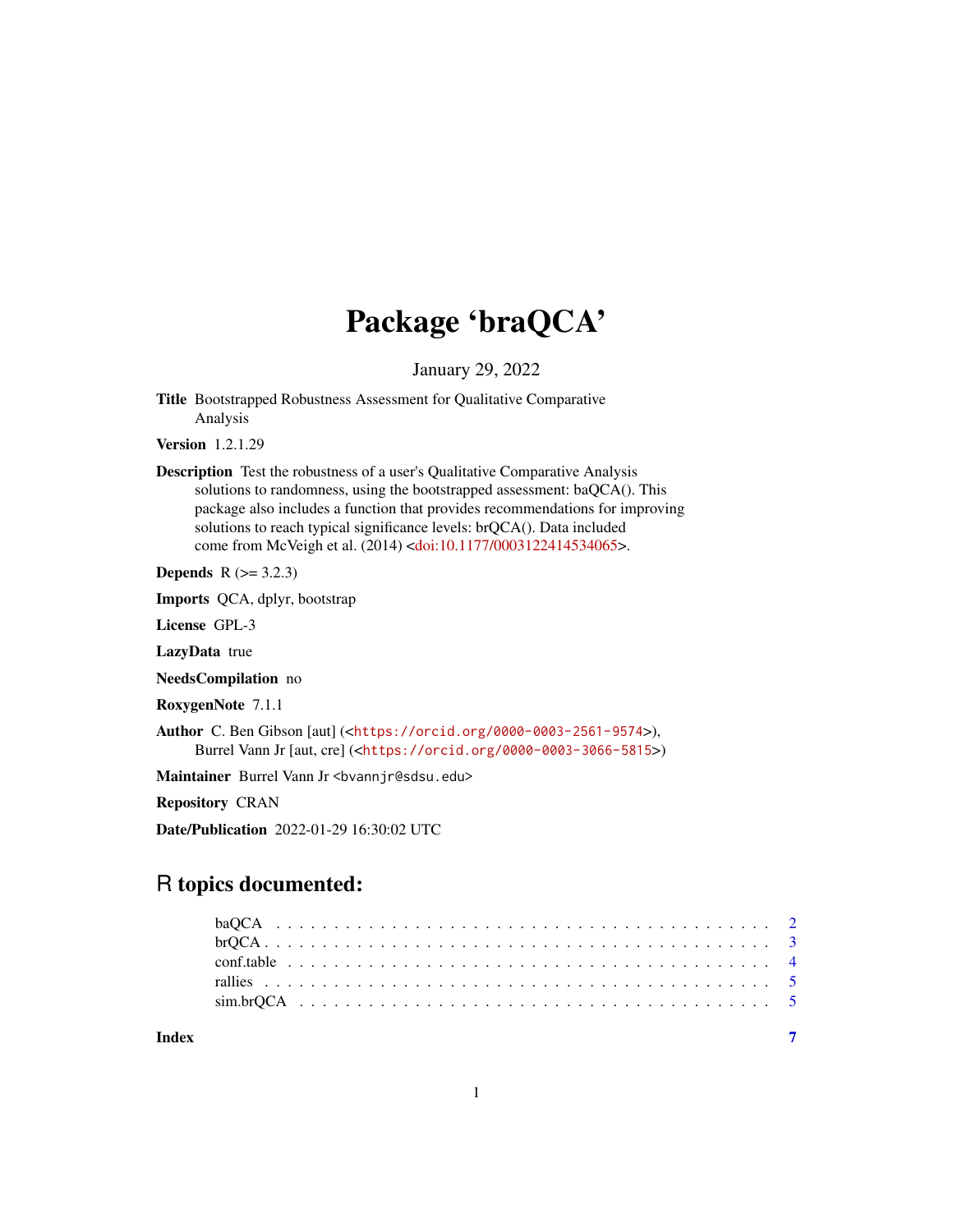#### <span id="page-1-0"></span>Description

This function performs the the Bootstrapped Assessment for QCA (baQCA) on a given QCA model object.

#### Usage

```
baQCA(
 mod,
  sim = 2000,include = c(""),
  row.dom = FALSE,
  omit = c(),
  dir.exp = c())
```
#### Arguments

| mod     | name of the QCA eqmcc/minimize model object.                                                                                                               |
|---------|------------------------------------------------------------------------------------------------------------------------------------------------------------|
| sim     | the number of simulations the baOCA function should run. Default set to sim=2000.                                                                          |
| include | [from QCA package] "A vector of additional output function values to be in-<br>cluded in the minimization." Default set to $include = c("")$ .             |
| row.dom | [from QCA package] "Logical, impose row dominance as constraint on solution<br>to eliminate dominated inessential prime implicants." Default set to FALSE. |
| omit    | [from QCA package] "A vector of configuration index values or matrix of con-<br>figurations to be omitted from minimization." Default set to omit=c().     |
| dir.exp | [from QCA package] "A vector of directional expectations for deriving interme-<br>diate solutions." Default set to $dir.\exp=c()$ .                        |

#### Value

After some time, this function returns the probability that the data will return a random result given the parameters set by the researcher in the model (configurational n threshold, consistency score threshold, etc), as well a confidence interval around this value. This value is interpreted similarly to a p-value, i.e. a .05 value coincides with a 95% "confidence level."

#### Examples

```
qca.data <- rallies[,8:13]
rownames(qca.data)<-rownames(rallies)
truth<-QCA::truthTable(qca.data,outcome="P",sort.by="incl",incl.cut1=0.85,n.cut=1,show.cases=TRUE)
mod1 <- QCA::minimize(truth,details=TRUE,show.cases=TRUE)
```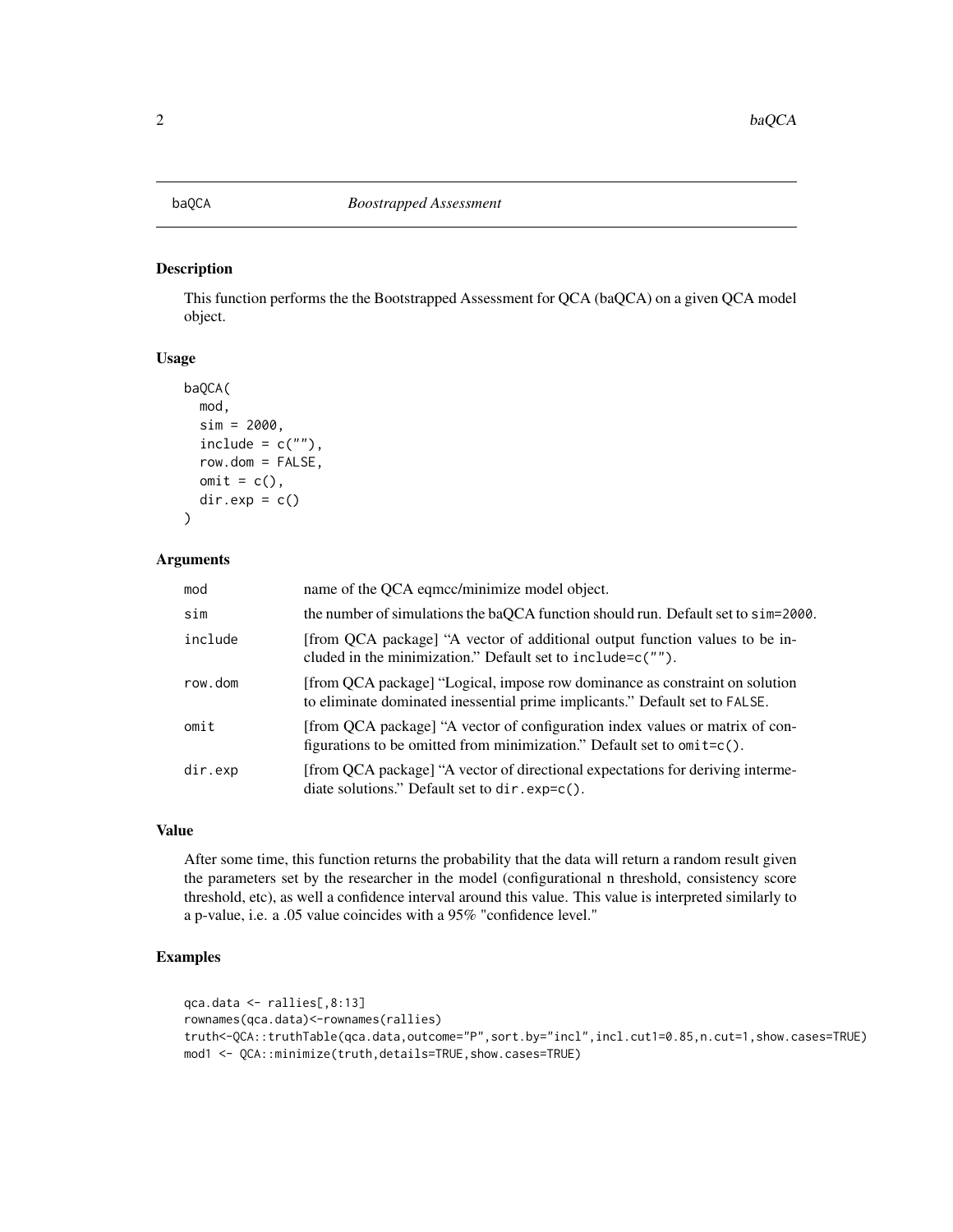```
baQCA(mod1,sim=1)
```
#### brQCA *Bootstrapped Recommendation*

#### Description

Provides recommendations for consistency score and configurational n thresholds to attain a desired level of confidence in a QCA algorithm application.

#### Usage

```
brQCA(
  qca.data,
  outcome = "OUT",
  type = "crisp",
  include \, t = \, \frac{m}{n},
  ncut = 2,
  neg.out = FALSE,
  sim = 10,
  verbose = TRUE
)
```
#### Arguments

| gca.data | the QCA data frame.                                                                                                                                                                                                                                                                                                                                                        |
|----------|----------------------------------------------------------------------------------------------------------------------------------------------------------------------------------------------------------------------------------------------------------------------------------------------------------------------------------------------------------------------------|
| outcome  | the outcome variable in the QCA data frame of causal conditions; "OUT" is the<br>outcome variable for an application of QCA.                                                                                                                                                                                                                                               |
| type     | of QCA application, "crisp" or "fuzzy" sets. Default set to type = "crisp".                                                                                                                                                                                                                                                                                                |
| inclcut  | range of consistency scores for inclusion. If not specified, this defaults to seq (from<br>$= 0.5$ , to $= 1$ , by $= 0.01$ ).                                                                                                                                                                                                                                             |
| ncut     | configurational n levels to simulate. Can be altered to give options for the range<br>of minimum to maximum neut value that the truth table yields, by naming the<br>the truth table object (e.g. truth) and calling the minimum and maximum num-<br>ber of cases, using ncut=min(truth\$tt\$n):max(truth\$tt\$n) identified by<br>the truth table. Default set to ncut=2. |
| neg.out  | [from QCA package] "Logical, use negation of outcome (ignored if data is a<br>truth table object)." Default set to neg. out=FALSE.                                                                                                                                                                                                                                         |
| sim      | number of simulations to run for each combination of parameters. The final<br>number of simulations is length(inclcut)*length(ncut)*sim*2. Default set<br>to $sim=10$ .                                                                                                                                                                                                    |
| verbose  | prints the system time used to run the simulation and the percent complete. De-<br>fault set to verbose=TRUE.                                                                                                                                                                                                                                                              |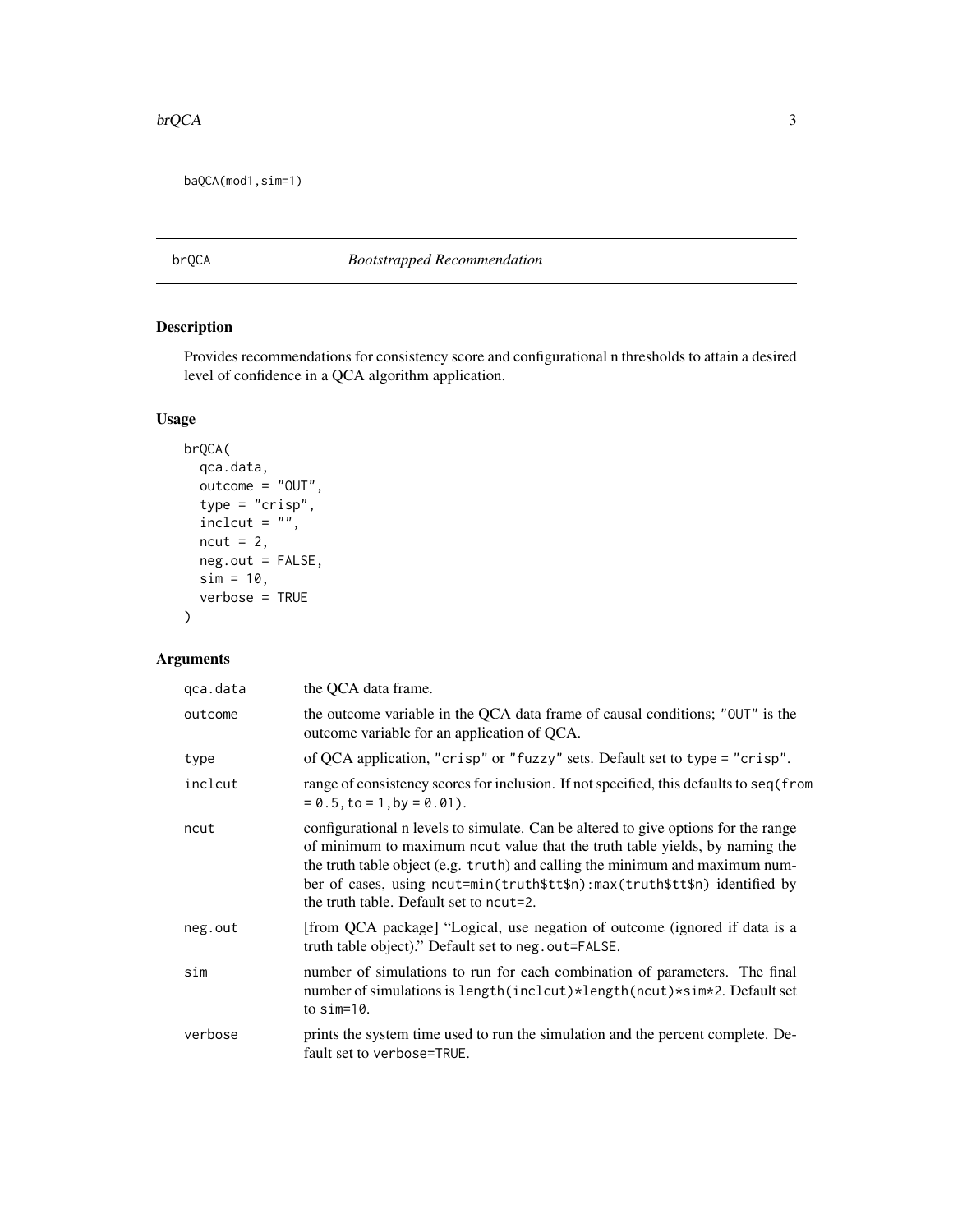#### <span id="page-3-0"></span>Value

Significance levels reached (.10,.05, .01, .001) when specifying a combination of inclcut, ncut, and neg.out in a QCA model.

#### Examples

```
qca.data <- rallies[,8:13]
## Not run:
```
brQCA(qca.data,outcome="P",ncut=5,sim=1)

## End(Not run)

conf.table *Configuration Table*

#### Description

Internal function; calculates via logistic regression the output of the Bootstrapped Robustness Recommendation

#### Usage

```
conf.table(data, ncut = ncut)
```
#### Arguments

| data | name of the model object; the table of solutions for an application of OCA.<br>Default set to data. |
|------|-----------------------------------------------------------------------------------------------------|
| ncut | configurational n levels for inclusion. Default set to nout=4                                       |

#### Value

The output of the Bootstrapped Recommendation #' @export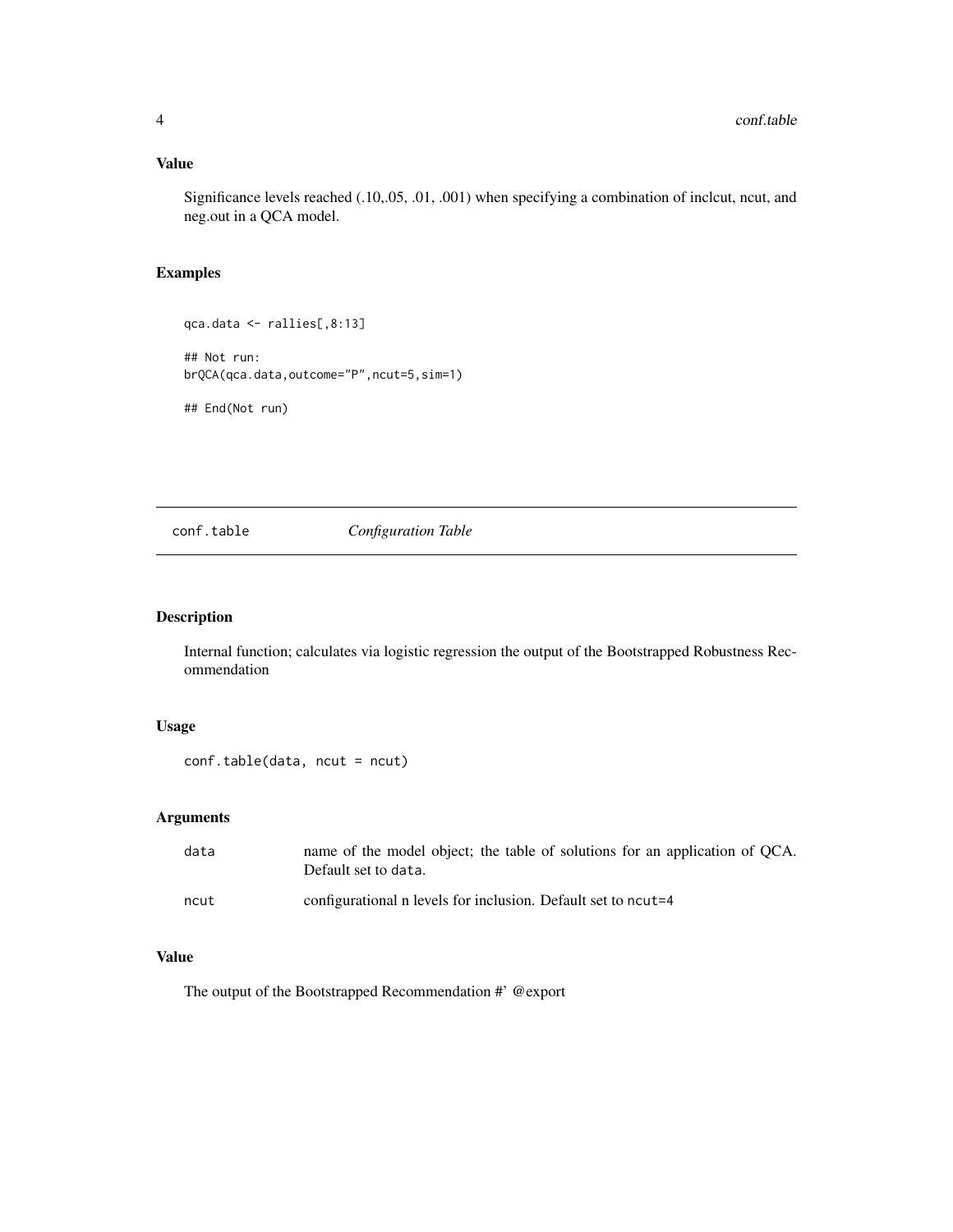<span id="page-4-0"></span>

#### Description

This data set is an abbreviated version of the data set used by McVeigh et al. (2014). These data cover all 67 counties in Florida, and come from the American Community Survey (2005-2009).

#### Usage

rallies

#### Format

A data frame with 67 observations and 13 variables.

| tprallies  | number of Tea Party rallies in county, 2009-2010                                                                 |
|------------|------------------------------------------------------------------------------------------------------------------|
| reppct2008 | percent of county vote for the Republican Presidential candidate (John McCain) in 2008                           |
| dempct2008 | percent of county vote for the Democratic Presidential candidate (Barack Obama) in 2008                          |
| pctBA25    | percent of county, aged 25 or older, with a bachelor's degree                                                    |
| pctunemp   | percent of county that is unemployed                                                                             |
| pctevang   | percent of county that belongs to an Evangelical denomination                                                    |
| pctblack   | percent of county that identifies as Black                                                                       |
|            | binary. 0 if county had no Tea Party railies, 1 if county had <i>at least</i> on Tea Party rally                 |
| R          | binary. 0 if the majority of votes in the county were for the Democratic Presidential candidate (Barack Obama)   |
|            | binary. 0 if percent of county with a bachelor's degree was below-average for Florida, 1 if percent of county wi |
| U          | binary. 0 if percent unemployed in county was below-average for Florida, 1 if percent unemployed in county w     |
| Ε          | binary. 0 if percent Evangelical in county was below-average for Florida, 1 if percent Evangelical in county wa  |
| B          | binary. 0 if percent Black in county was below-average for Florida, 1 if percent Black in county was at or abov  |

sim.brQCA *Simulation Application*

#### Description

Internal function to calculate the Bootstrapped Recommendation.

#### Usage

```
sim.brQCA(
 qca.data,
 outcome = "OUT",
 conditions = c(""),
```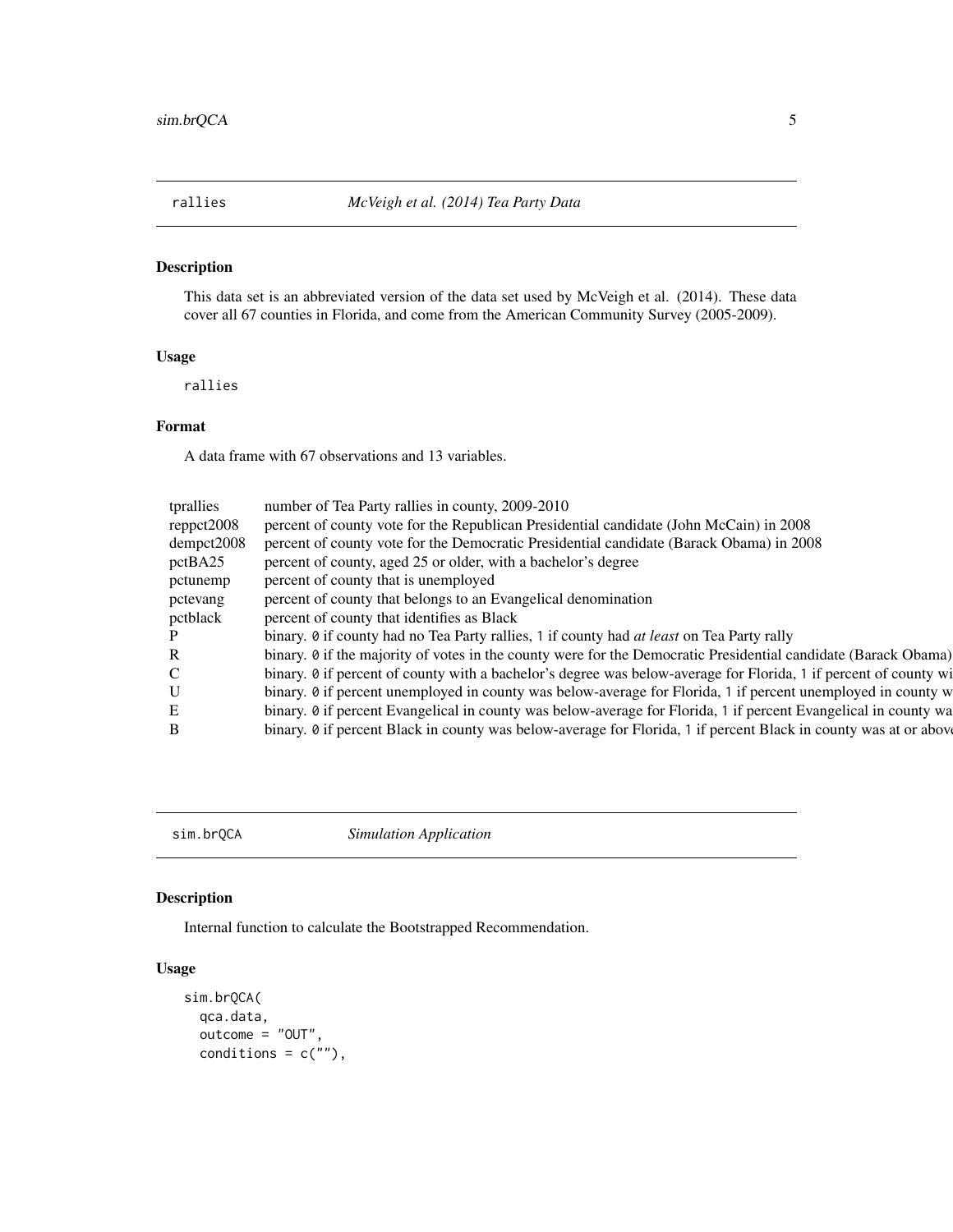```
sim = 10,
 ncut = 2,
  type = "crisp",
  inclcut = ",
  neg.out = FALSE,
 verbose = TRUE
)
```
#### Arguments

| qca.data                                                    | the data frame of causal conditions.                                                                                                                                          |  |  |  |  |  |
|-------------------------------------------------------------|-------------------------------------------------------------------------------------------------------------------------------------------------------------------------------|--|--|--|--|--|
| outcome                                                     | the outcome variable (object name) in the QCA data frame of causal condi-<br>tions; "OUT" is the outcome variable for an application of QCA. Default set to<br>outcome="OUT". |  |  |  |  |  |
| conditions                                                  | a set of causal conditions. Default set to conditions=c("")                                                                                                                   |  |  |  |  |  |
| sim<br>number of simulations to run. Default set to sim=10. |                                                                                                                                                                               |  |  |  |  |  |
| ncut                                                        | configurational n levels for inclusion. Default set to nout=2.                                                                                                                |  |  |  |  |  |
| type                                                        | type of QCA application, "crisp" or "fuzzy" sets. Default set to type =<br>"crisp".                                                                                           |  |  |  |  |  |
| inclcut                                                     | minimum sufficiency score for inclusion. Default set to inclout="".                                                                                                           |  |  |  |  |  |
| neg.out                                                     | [from QCA package] "Logical, use negation of outcome (ignored if data is a<br>truth table object)." Default set to neg. out=FALSE.                                            |  |  |  |  |  |
| verbose                                                     | prints the system time used to run the simulation and the percent complete. De-<br>fault set to verbose=TRUE.                                                                 |  |  |  |  |  |

#### Value

Simulation information later passed on to conf.table.